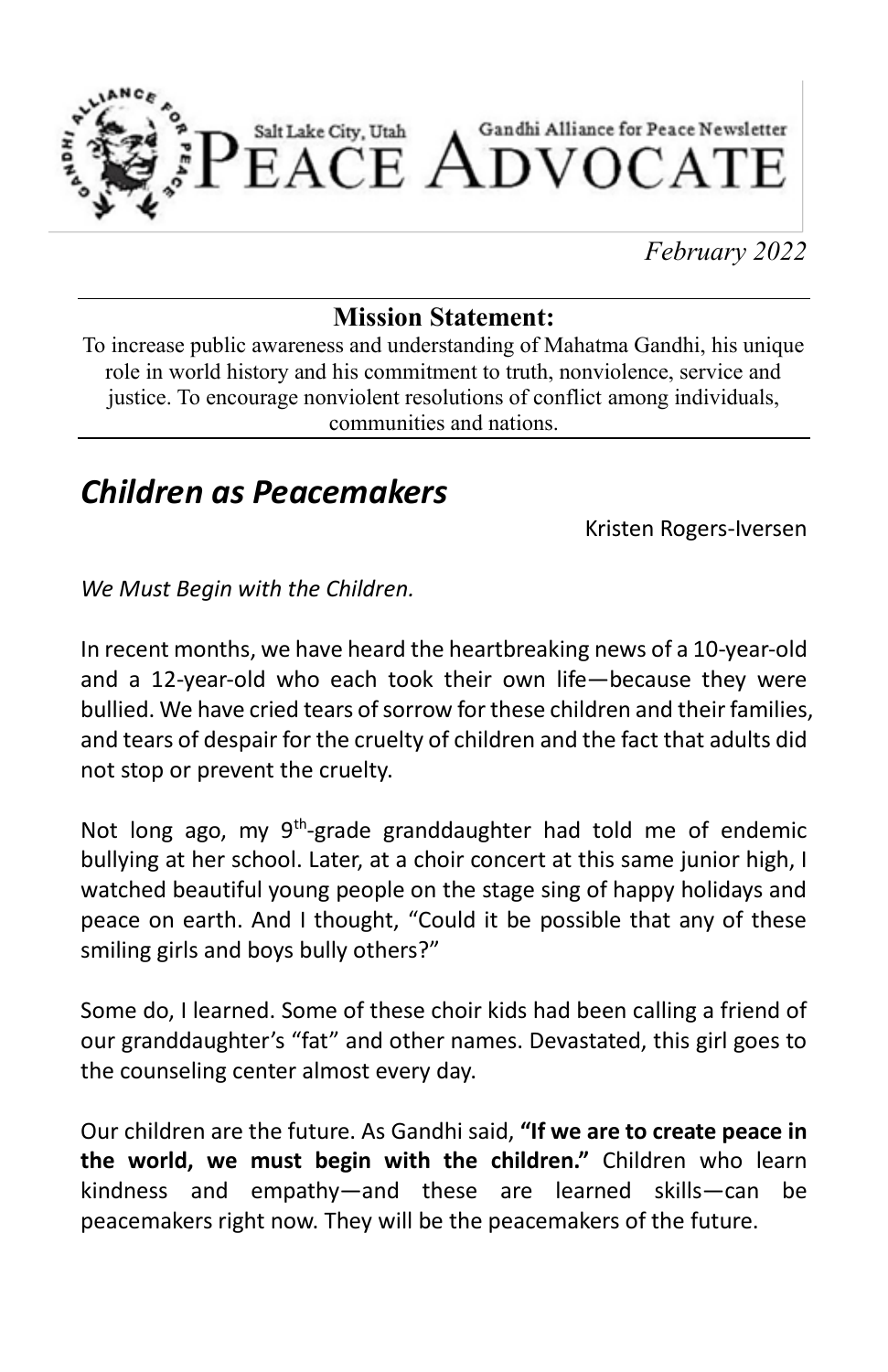Children learn primarily in families, but also from peers. Schools can and should reinforce positive teachings. In any cases where children experience violence or contempt, schools can and should model and teach peace toward self and others.

Teachers already have a lot to do! But helping children gain emotional peace and become more inclusive, kind, and compassionate toward others may save time instead of taking time.



According to The Peace Alliance, in schools that implement even small positive changes, "a surprising thing is occurring--the climate of the school begins to shift: conflict and violence drop substantially, bullying is reduced, truancy goes down and grade point averages rise."

*The Children's Peace Monument in SLC's Peace Gardens, says, "Peace on earth," "Dawn of a new era," and "Our hope is in the children"*

**The Gandhi Alliance for Peace is committed to helping our children find and learn peace and compassion. We seek to support peace practices and learning in schools, families, and organizations. Do you have ideas, suggestions, or willingness to help? Please contact us.**

## *What Would Gandhi Do?*

Sabine Weil

At this time of climate change and global environmental crisis, it is important, more than ever, to contemplate the words and philosophy of Mahatma Gandhi. The ecological crisis we are witnessing is not only damaging our beloved Earth; it is also threatening world peace.

UN Secretary General António Guterres said on September 23, 2021: *"The effects of climate change are particularly profound when they overlap with fragility and past or current conflicts. It is clear that climate change and environmental mismanagement are risk multipliers. Where*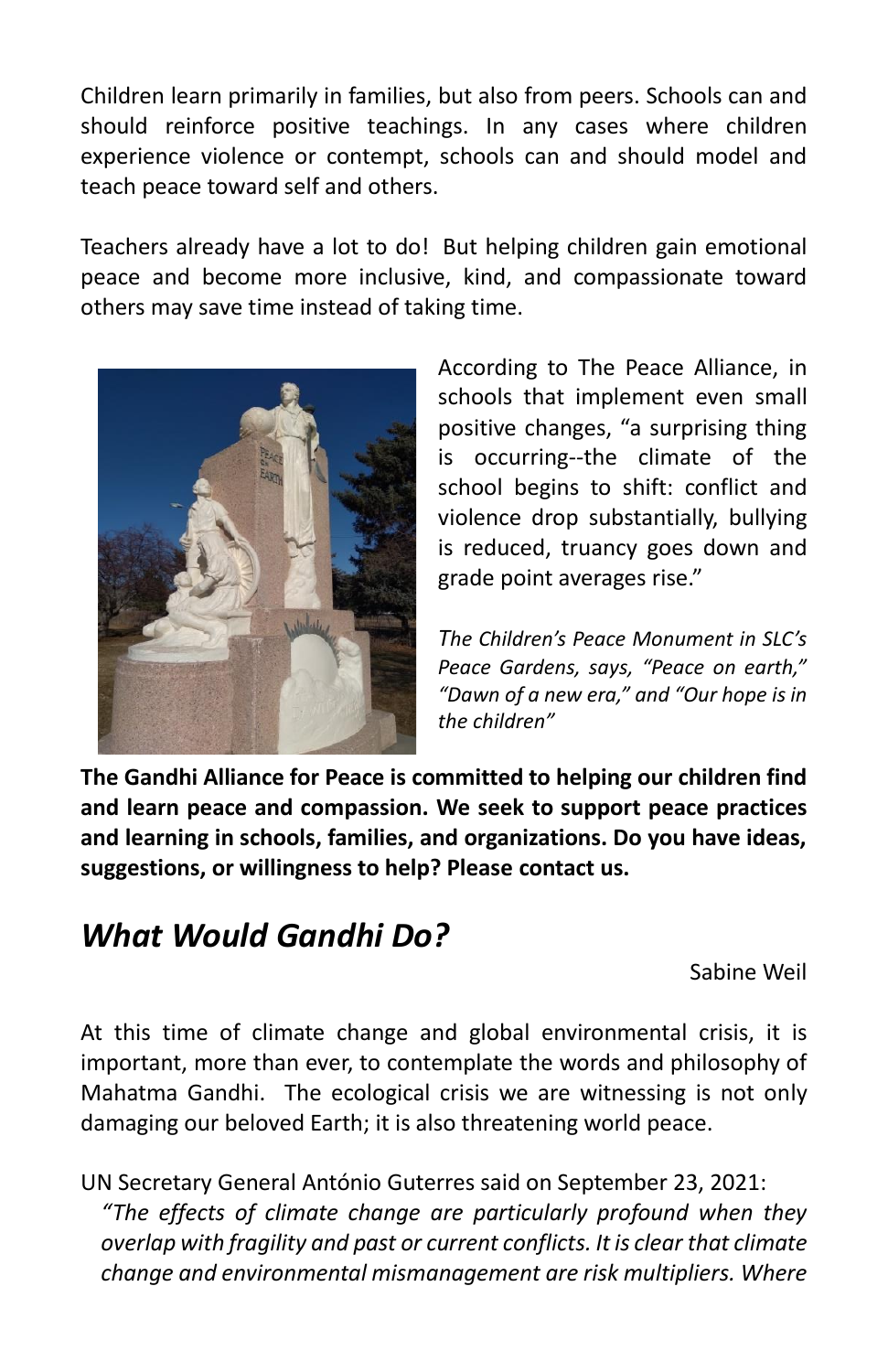*coping capacities are limited and there is high dependence on shrinking natural resources and ecosystem services, such as water and fertile land, grievances and tensions can explode, complicating efforts to prevent conflict and to sustain peace…."*

Last year, more than 30 million people were displaced by climate-related disasters. Ninety per cent of refugees come from countries that are among the most vulnerable and least able to adapt to the effects of climate change. Many of these refugees are in turn hosted by countries that are also suffering the impacts of climate change, compounding the



challenge for host communities and national budgets.

Gandhi was a young lawyer in South Africa when he read John Ruskin's *Unto This Last*. The ideals in the book inspired him. In 1908, he coined the term "Sarvodaya" from two Sanskrit roots: "Sarva," meaning "lifting all."

Since that time, the Sarvodaya movement of "lifting all" has grown towards advocating nonviolent means to solve progress in all aspects of society (social, economic, environmental, political and religious).

The welfare of the earth's ecosystems is clearly crucial to "uplifting all"— Sarvodaya—and to peace. As Gandhi has said, the Earth has enough resources for everyone's need, but not enough for everyone's greed. So what would Gandhi do today and how would he teach us to act? These are important thoughts for us to contemplate and apply to our own lives at this critical time. To paraphrase Gandhi once again, we become the change we want to see.

~~~~~~~~~~~~~~~~~~~~~~~~~~~~~<br>~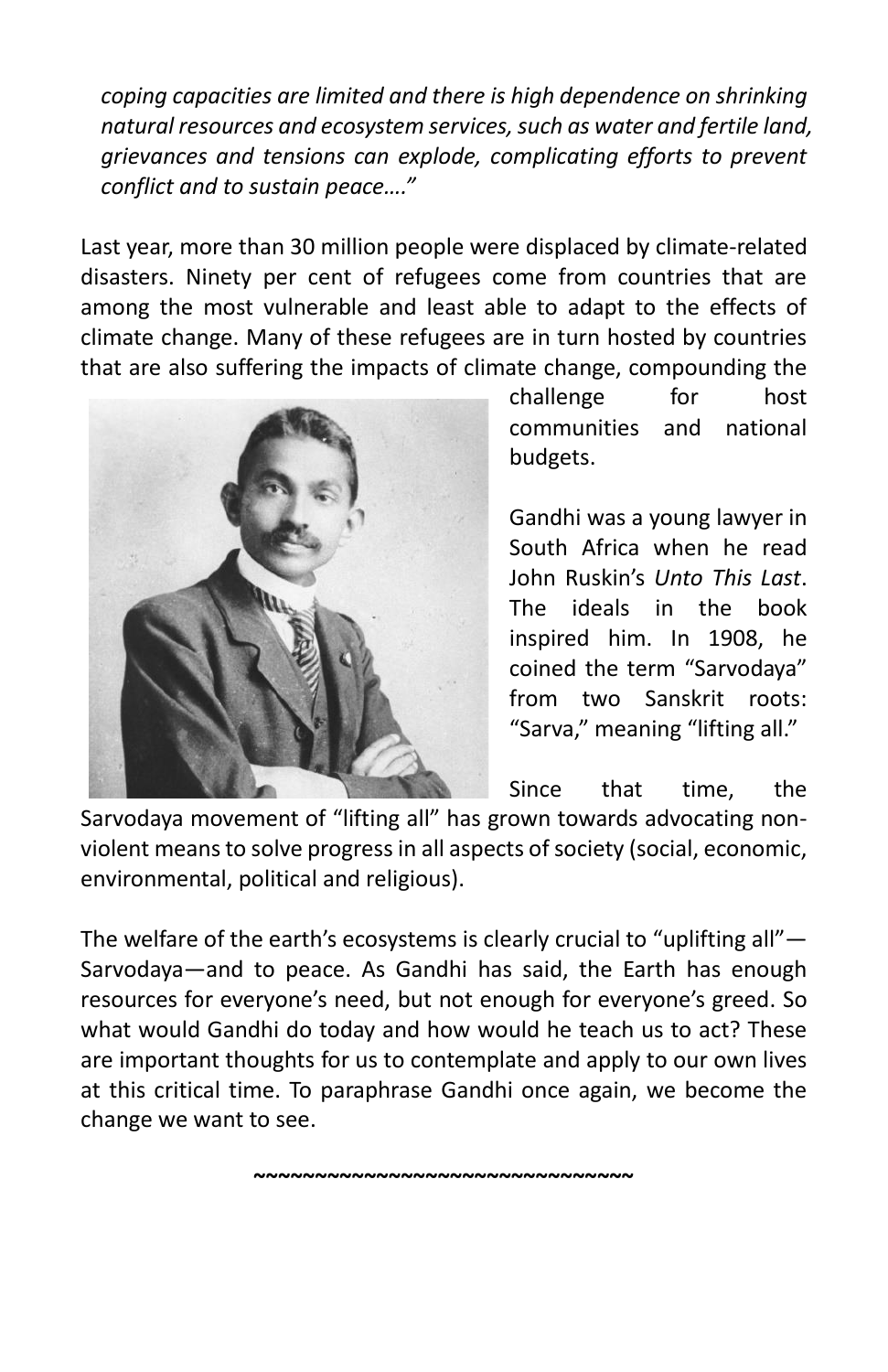### *Peace and Healing in Trees*

Indra Neelameggham

For many years, the Gandhi Alliance for Peace has annually planted a "Peace Tree." Now they hope to establish a grove of trees to symbolize peace and provide a place for contemplation and earth healing.

Trees and plants have been revered as sacred and special by humankind since times immemorial. One of the ancient wonders of the word was the Hanging Gardens of Babylon. Many Biblical histories speak of sacred groves that inspired a certain spiritual awakening. Prophets from the old and modern era found inspiration amidst trees. Gautama the Buddha is said to have found the path to salvation under a Bodhi tree. Hindu temples are usually surrounded by a sacred grove of trees and flowering plants. For example, in the Kauai Hindu temple complex there is large grove of *Rudraksha* sacred bead trees, perhaps the only one of its kind in the world.

Trees live for a long time; they are multigenerational and hence hold a space of awe for men and women, whose life span is limited. Trees bridge time over several generations. African tribal leaders held conclaves under the Baobab, believing that the tree would inspire them to take wise decisions. Merchant guilds of ancient India met under the spreading Banyan tree that gave shelter and shade with enough nooks for small groups to strike a deal.

Old pagan and druidical reverence for trees morphed into the Christmas tree that has become the cheerful symbol of modern holidays, somewhat



spanning beyond the narrow confines of Christian belief alone. Lakota tribes of America held a firm belief that the spirits of the braves resided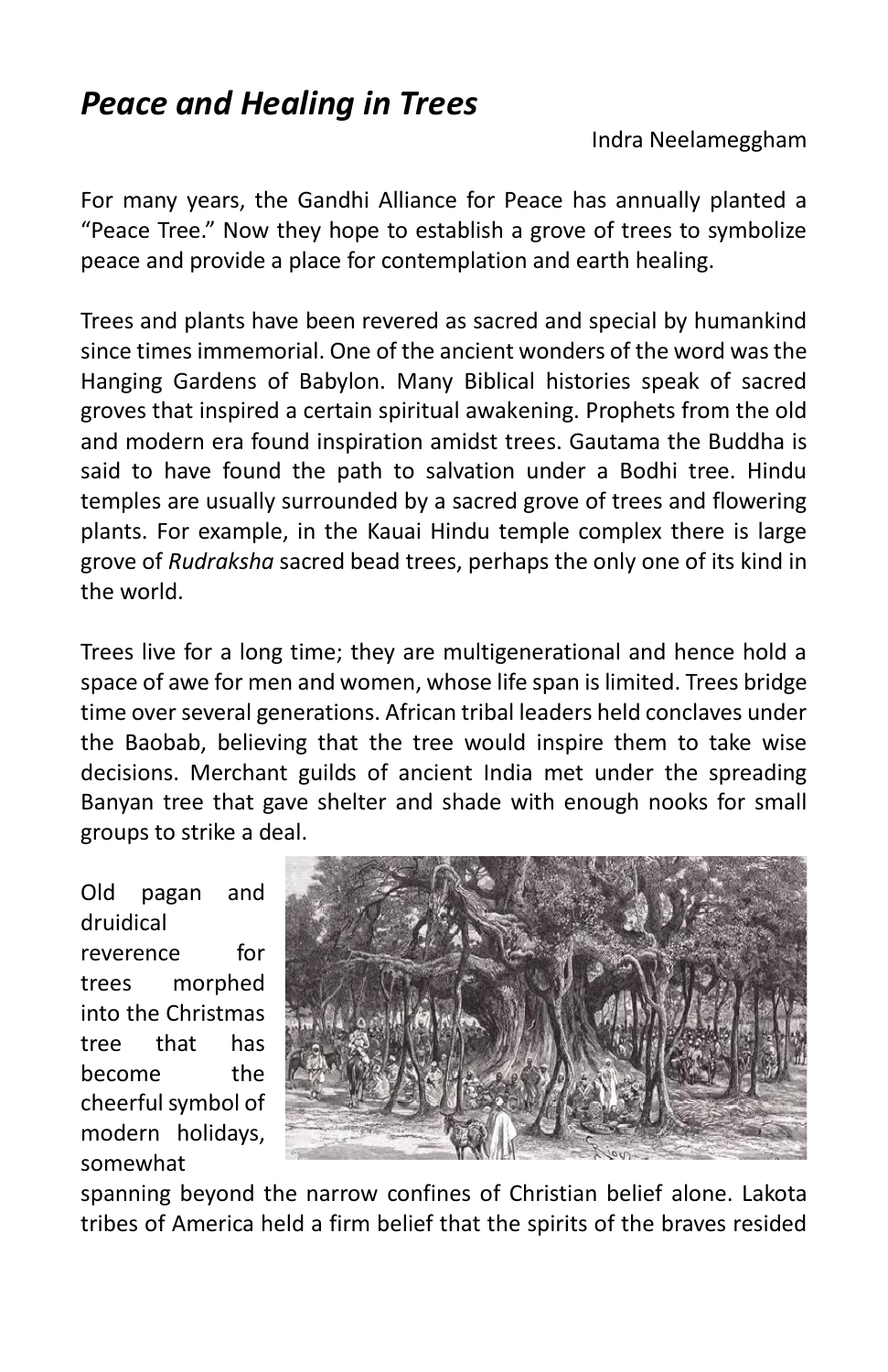in sacred trees that should not be cut down; this is similar to beliefs of some far east peoples.

It is but natural that we evolve with the times to recognize that beyond the spiritual and mental solace from trees, flowers and groves, plants play a vital role in keeping our blue earth healthy. Plants and trees help to keep air breathable. Modern city planners all over the world include green space and public gardens in metro city plans. One of the most famous and most used such spaces is Central Park of New York. It is a multi-use space available to all to connect with nature amidst the concrete jungle.

Certain trees always were recognized in literature and art as being particularly sacred. The various genus of Ficus that have long lifespans are one of the most sacred. Lotus plants are revered in many societies of the East. Fir, Oak, Cedar, willow and Yew are special in many European



traditions. The one common facet is such sacred trees live long, stay green for longer times often keeping their foliage even in harsh winters and thus symbolize that life revives. Other

plants and trees acquired a mystical cloak because of their healing and medicinal value such as the holy basil Tulasi.

Sacred space where one can find quiet, where one could be safe and contemplate, where the mind can be calmed is very essential. It is important that we establish sacred spaces of nature with trees and waterscapes to provide that much needed quiet in the chaos of modern times.

**~~~~~~~~~~~~~~~~~~~~~~~~~~~~~~~**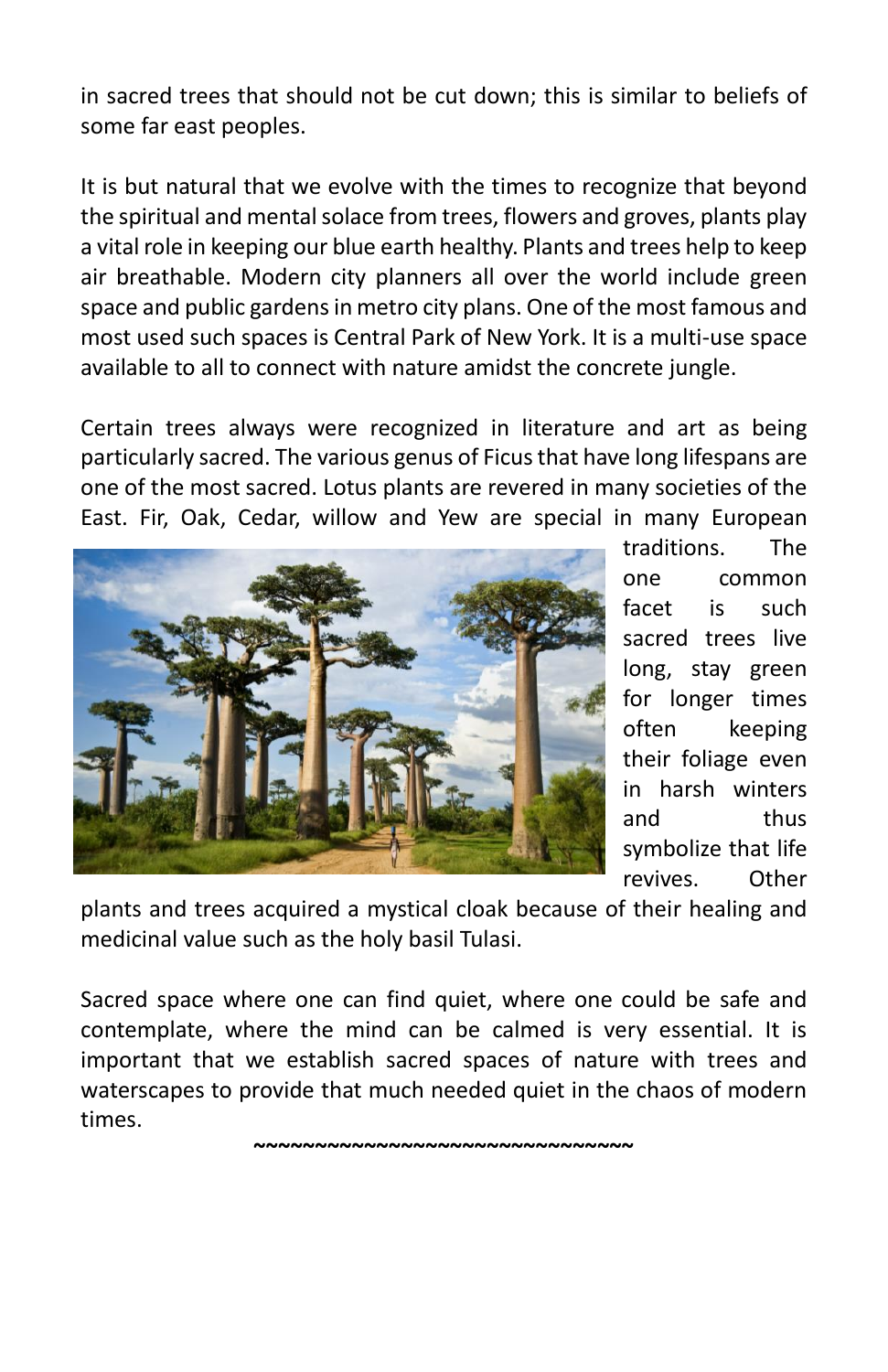# *Social-Emotional Learning Through Bucket Filling*

Life with a nearly 6-year-old has been interesting lately. There have been a lot of questions about right and wrong, what's fair, emotions, and when and how to speak up.

As parents navigating such complex topics, we're lucky to have an amazing partner in T's kindergarten teacher. She uses research-based strategies to help students with concepts such as managing emotions, empathy, making responsible decisions, and much more. Evidence shows that when students know how to find peaceful solutions, communicate better, and get along with others, they are less likely to be bullied and will ultimately have skills to succeed in every part of life.

Our district currently has a committee of parents and teachers evaluating a social-emotional learning program for possible implementation in our district's elementary schools.

One of the tools available to T is bringing his problems to the class for help. He recently did this when he was disappointed that he was too young to audition for a local ballet production of "Cinderella." Sitting in a rocking chair with his friends surrounding him on the carpet, he explained his problem and then called on 3 children for advice: 1. Do belly breathing 2. Tell your mom 3. Create your own "Cinderella" show at home. What a great process to work through big emotions with the help of others which empowers students to be creative in their problem-solving!

Another of our favorite takeaways from his kindergarten experience is bucket filling and dipping—that is, when I'm not being accused of being a dipper. T will tell us how he "fills the buckets of others" when he checks on a classmate after a fall on the playground or helps his teacher pick up the classroom without being asked to do so. And then there are the "bucket dippers," like his parents.

Recently, when we did not give T candy shortly before dinner, he disappeared into his bedroom and emerged a few minutes later to post signs in every room of the house. With buckets crossed out, he "activated" the signs by pointing to them and then stared us down, making it very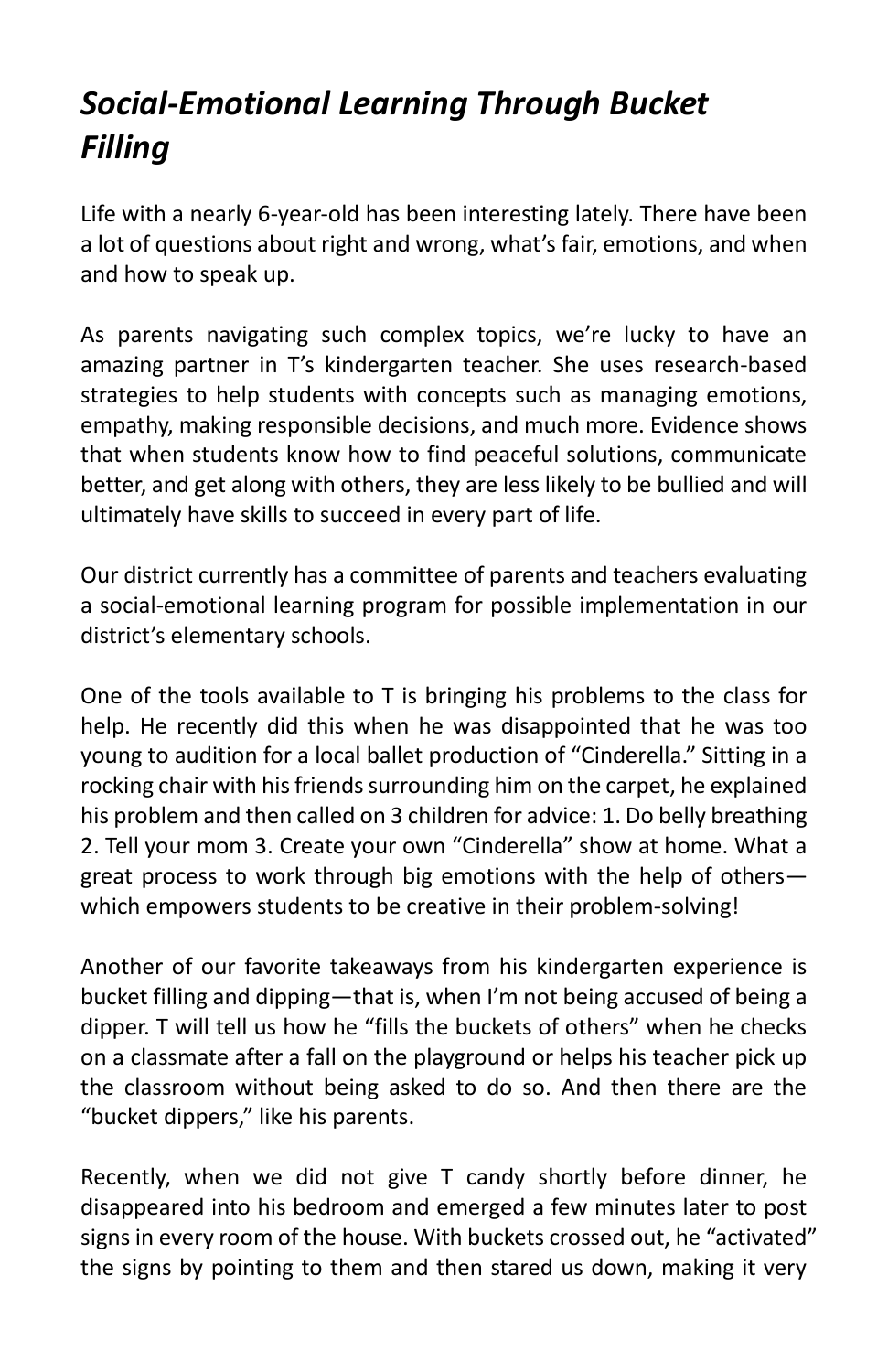clear we dipped his bucket. But there was no tantrum. Even at a young age he has learned to express his frustrations in a healthy way, which can only contribute to a better-balanced emotional life as he grows up.



I mentioned to T's teacher that I was looking for ways to support this work in our local community. She brought up the idea of doing an evening event on peace, much like the STEM event that's happening at our elementary school later this month. I asked T what he thought, and he immediately started brainstorming ideas. I'm working with the principal to see if we can hold an event on or around World Peace Day on September 21 with age-appropriate activities, not only in the evening (making peace flags and fingerprint doves, filling a peace tree with leaves containing what peace means to the students), but hopefully also in the days around it in individual classrooms.

I feel lucky that my child has a teacher dedicated to social-emotional learning, but she also worries that teaching about emotions is becoming a hot-button issue. According to the Radio West episode that aired on February 10, 2022, groups like Utah Parents United are not only seeking to ban books in libraries but also to curtail social-emotional learning in schools.

As a parent, teaching my child about fairness, justice, peace, and respect for all people is my top job— and joining with teachers seems like the most natural pairing. As Gandhi said: "If we are to teach real peace in this world…we shall have to begin with the children."

Resources: Second Step<https://www.secondstep.org/> Responsive Classroo[m https://www.responsiveclassroom.org/](https://www.responsiveclassroom.org/) Love and Logic <https://www.loveandlogic.com/>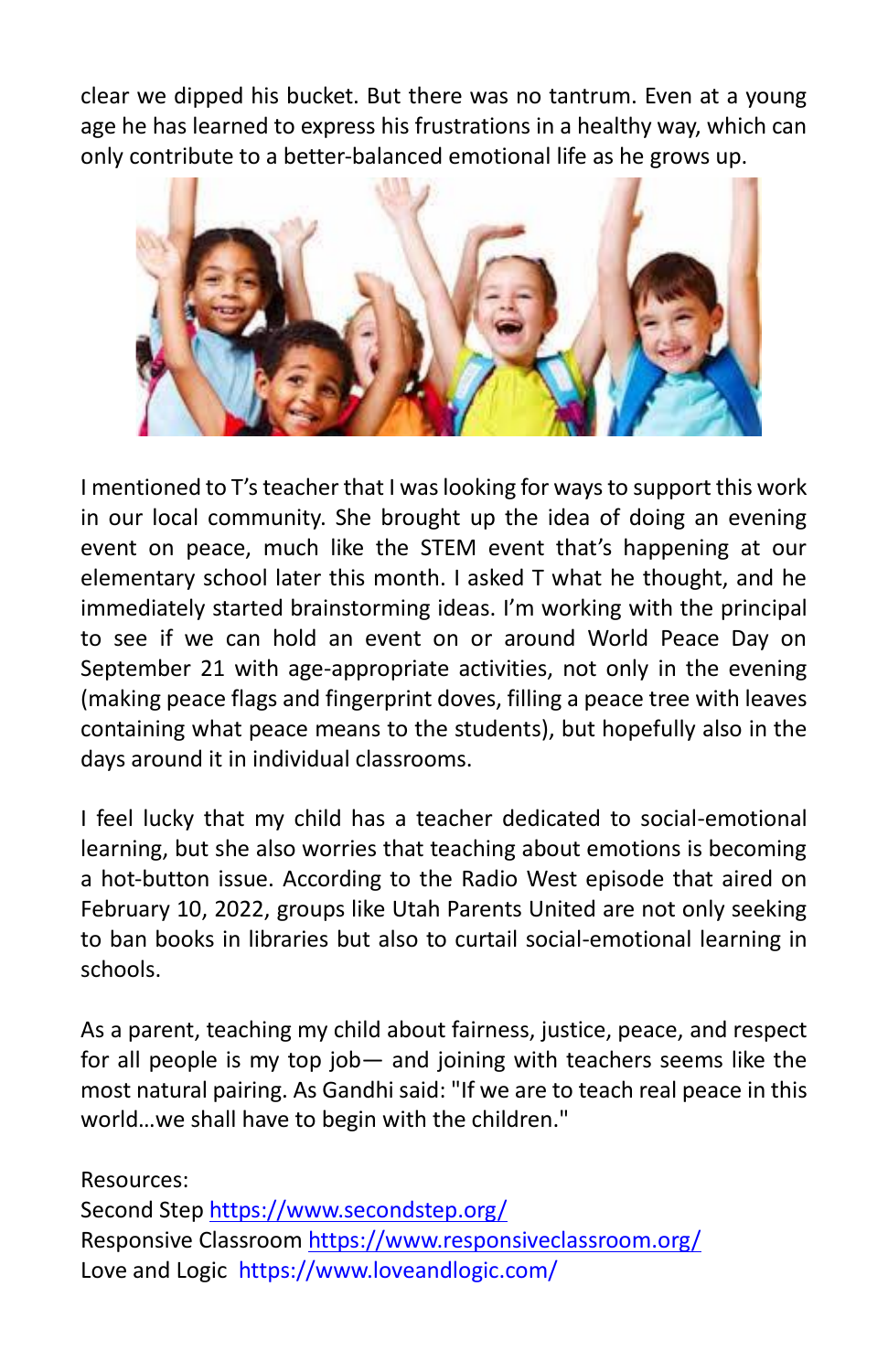## *100 Years Ago— Gandhi on Faith and Non-violence*

(Excerpt from *The Collected Works of Mahatma Gandhi*, Vol 26: 24 Jan 1922-12 Nov 1923)

*An English Lady Blesses* (Vide "Notes", 12-1-1922) "An English lady, … writing from Calcutta, says:

*It elevates one to see the admirable way in which Mr. Gandhi shows us the truth and opens our eyes to the atrocious things that our so-called noble Government are doing daily. His patience and work are like the spring that lies hidden far below. No matter what the world may preach, God will give him a harvest greater than he expects. Millions are watching and judging him. But there is One above all, watching and judging each struggle in his daily life, and when his toil and struggle are over, his work and name will live forever. God bless and spare him and his dear wife.*

But my reason for publishing this letter is to encourage every true nonco-operator in the non-violent path he is pursuing. This is a terribly true struggle. It is a struggle which is based on love, pure and undefiled. A man who has the least faith in God and His mercy, which is His justice, cannot hate men, though at the same time he must hate their evil ways. But having abundant evil in himself and ever standing in need of charity, he must not hate those in whom he sees evil.

This struggle, therefore, is intended to make friends with Englishmen and the whole world. It cannot be by false flattery, but by plainly telling Englishmen of India that their ways are evil and that we will not cooperate with them so long as they retain them.

If we are wrong in so thinking, God will forgive us, for we mean no ill to them and we are prepared to suffer at their hands. If we are right, as sure as I am writing this, our suffering will open their eyes."

#### *From Beware Of Ourselves* (Young India, 26-1-1922)

"The law of Islam, in so far as a non-Muslim can speak of it, requires … toleration. Nothing could have so deeply hurt the Prophet as the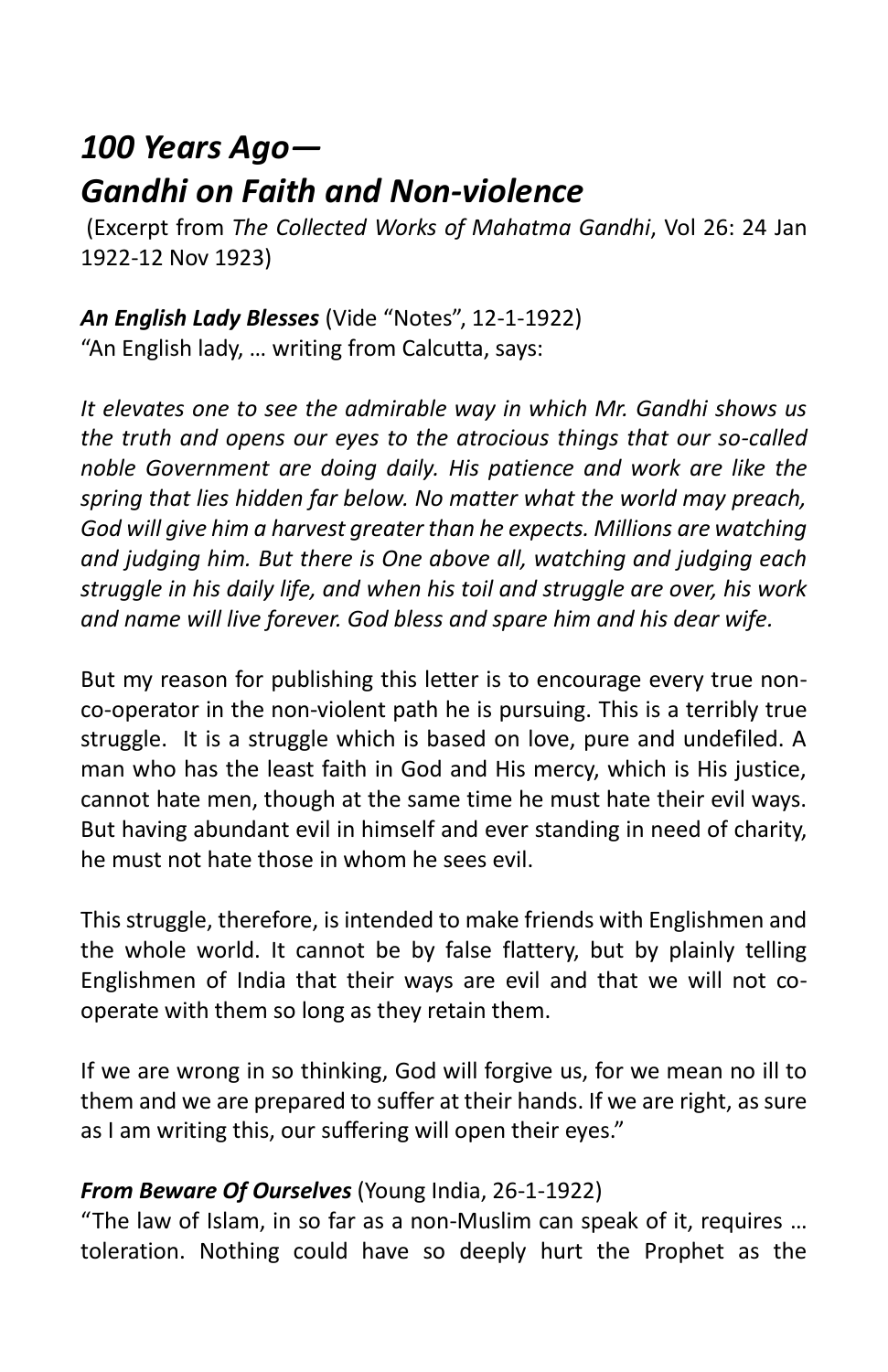intoleration of the people of Mecca during the early period of his ministry towards the new faith he was preaching. He could not possibly, therefore, at any time have been party to intolerance. "There shall be no compulsion in religion" must have descended to him when some of his new converts were more zealous than wise in the preaching of the new faith. Whether we are Hindus or Mussulmans or what, does not matter."

#### *From Non-Payment Of Taxes* (Young India, 26-1-1922)

"Non-violence is certainly nine-tenths of the battle, but it is not all. The peasantry may remain non-violent, but may not treat the untouchables as their brethren; they may not regard Hindus, Mussulmans, Christians, Jews, Parsis, as the case may be, their brethren; they may not have learnt the economic and the moral value of the charkha [spinning wheel] and the khaddar [homespun cloth]. If they have not, they cannot gain swaraj [self-government]."

~~~~~~~~~~~~~~~~~~~~~~~~~~~~~<br>~

## *A Visionary Voice of Peace*

Rabbi Ronald Gittelsohn, an ardent pacifist, volunteered as a Navy chaplain during World War II.

He ended up at Iwo Jima. During the bloody battle there, he tirelessly went from foxhole to foxhole offering encouragement and comfort. Thousands died.

Gittelsohn was asked to offer a eulogy at a nondenominational memorial service. However, some Christian chaplains objected to a Jew speaking for Christian soldiers. So instead, the young chaplain gave his sermon at a Jewish ceremony—and it was riveting. He called for peace, inclusion, and justice.

Three Protestant chaplains, incensed at the bigotry of their colleagues, attended. One of them asked for a copy of Gittelsohn's powerful speech and distributed it widely. In the end, people all around the U.S. and the world read this rejected, visionary sermon. Some consider it the Gettysburg Address of World War II.

Some excerpts: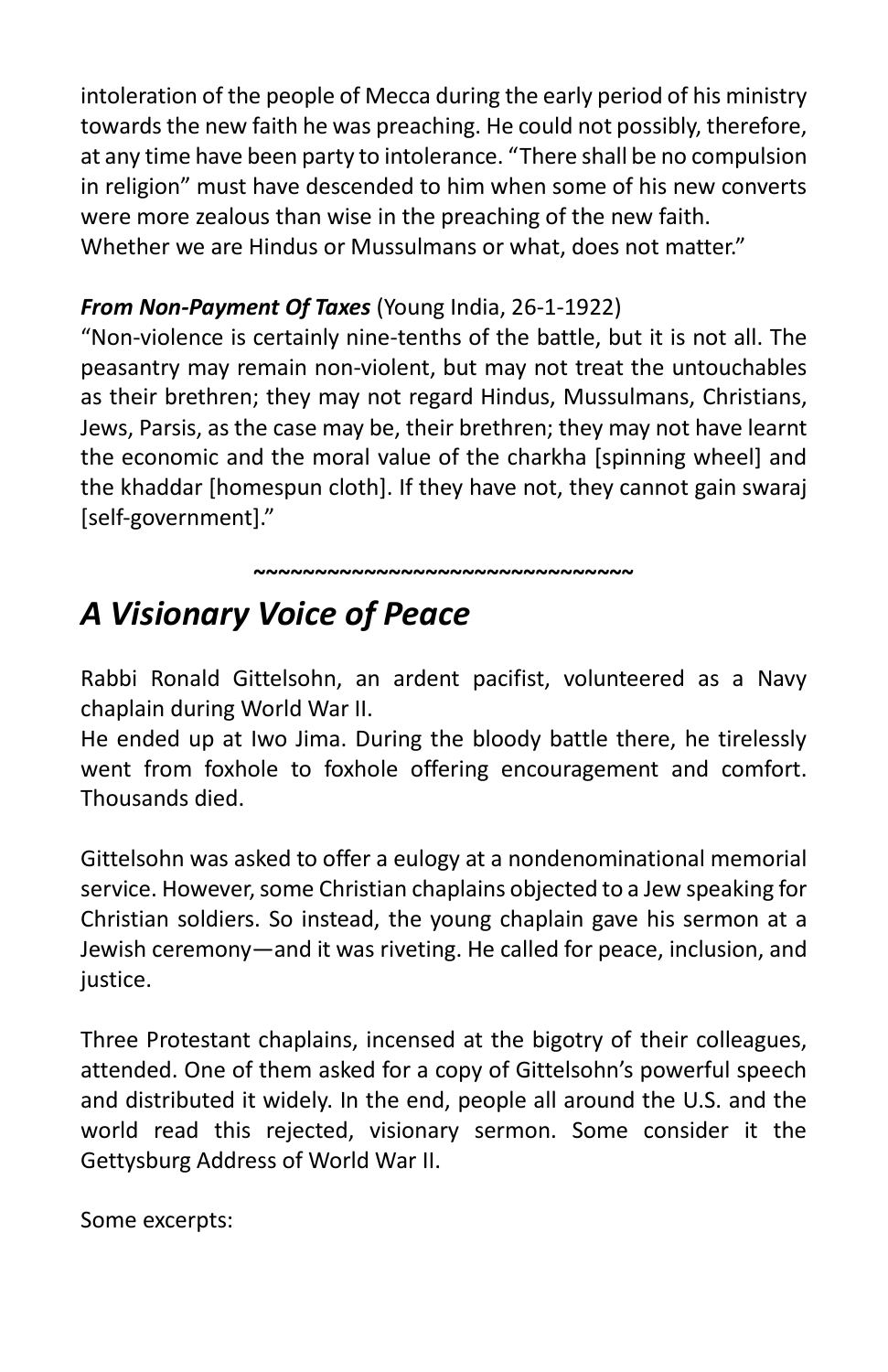*We dedicate ourselves, first, to live together in peace the way [these dead soldiers] fought and are buried in war….. Here lie officers and [privates], [Blacks] and whites, rich and poor…together. Here are Protestants, Catholics, and Jews…together. Here no man prefers another because of his faith or despises him because of his color. Among these men there is no discrimination. No prejudice. No hatred. Theirs is the highest and purest democracy.*

*Anyone among us the living who fails to understand that, will thereby betray those who lie here. Whoever of us lifts his hand in hate against another, or thinks himself superior to those who happen to be in the minority, makes of this ceremony and of the bloody sacrifice it commemorates, an empty, hollow mockery. When the last shot has been fired, there will still be those eyes that are turned backward not forward, who will be satisfied with those wide extremes of poverty and wealth in which the seeds of another war can breed. We promise you, our departed comrades: this, too, we will not permit….*

*Thus, do we consecrate ourselves, the living, to carry on the struggle they began…. Out of this, and from the suffering and sorrow of those who mourn this, will come—we promise—the birth of a new freedom for all humanity everywhere. And let us say…AMEN.*

Gittelsohn went on to act as he spoke, working against McCarthyism and the Vietnam War and working for Civil Rights, prison reform, the abolition of the death penalty, and the rights of migrant workers.

May we, too, work for his vision of "the highest and purest democracy."

**Zoom Event – Interfaith Season 2022 -Salt Lake Interfaith Roundtable "Mahatma Gandhi – Interfaith Leader & Peace Grove Initiative" by Gandhi Alliance for Peace February 28 2022, 7:00 pm- 8:00 pm Zoom Link: [https://us06web.zoom.us/j/81097220437?pwd=VGthMEZGaW9](https://us06web.zoom.us/j/81097220437?pwd=VGthMEZGaW9wOE5XMVhGckdNTUxHQT09) [wOE5XMVhGckdNTUxHQT09](https://us06web.zoom.us/j/81097220437?pwd=VGthMEZGaW9wOE5XMVhGckdNTUxHQT09) Passcode: Interfaith Recorded Videos in interfaithroundtabe.org & gandhialliance.org**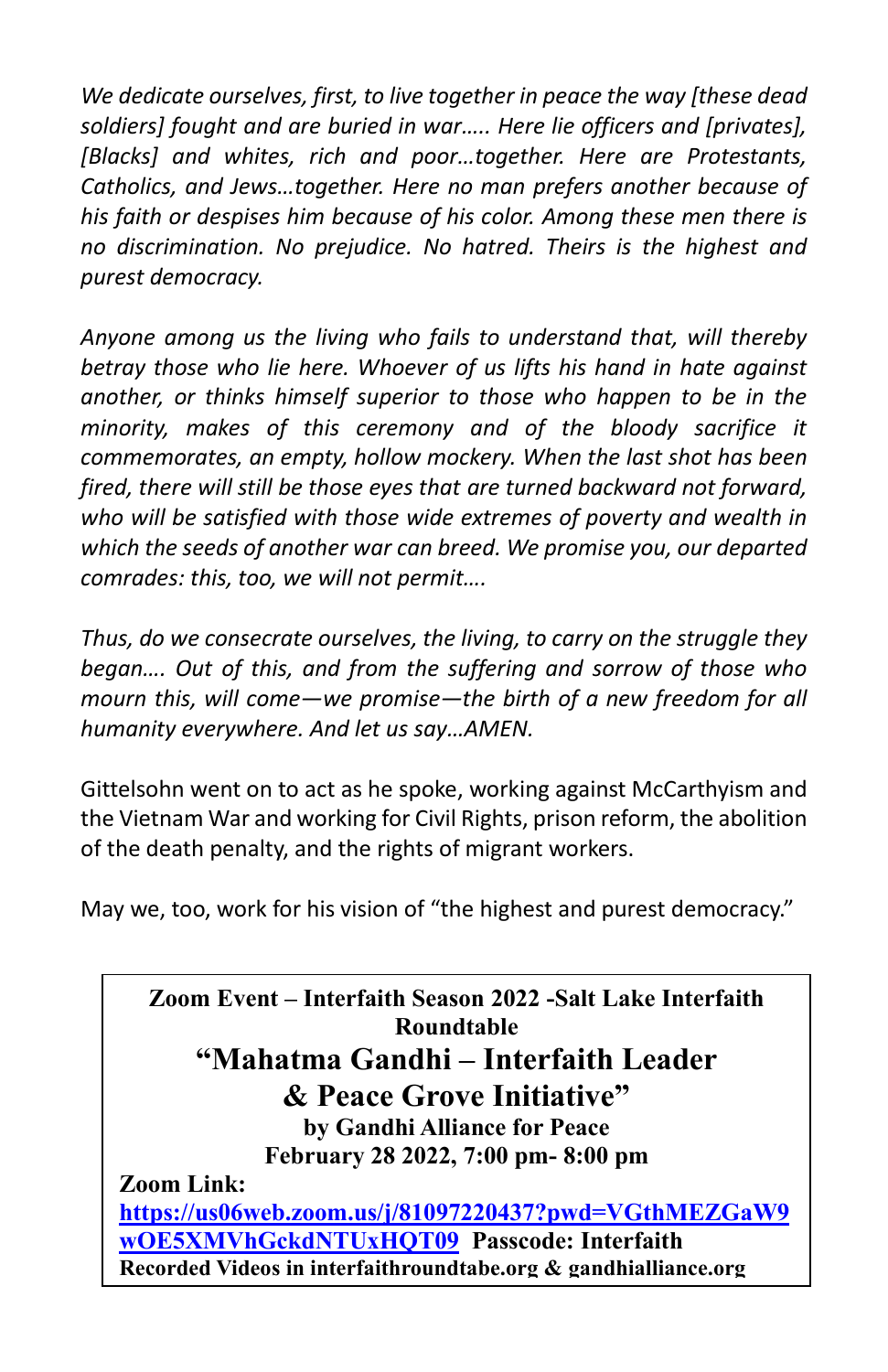# **An invitation from the Board**

Please consider joining together with us in our Alliance. For many years, we have been only a loose association of interested people. But we'd like to grow a real membership!

*Why?*

--So that we can hear your ideas and learn from you!

--So that we can work together to make a difference in important causes!

--So that, in this time of violence in thought, speech, and action, we can stand together as a Beloved Community--for peace, equity, and healing.

The world truly needs "small groups of thoughtful, committed citizens" to create change (as Margaret Mead said).

Will you join with us, our thoughtful, committed friends? Please go to gandhialliance.org and simply provide us with your name and email. Or if you'd rather, contact us by email or phone.

### **Another invitation**

We are seeking new voices, hearts, and hands for our board! If you might like to work closely together for peace causes dear to your heart, please give Kristen a call at 385-414-5500, and we can talk. Thank you!